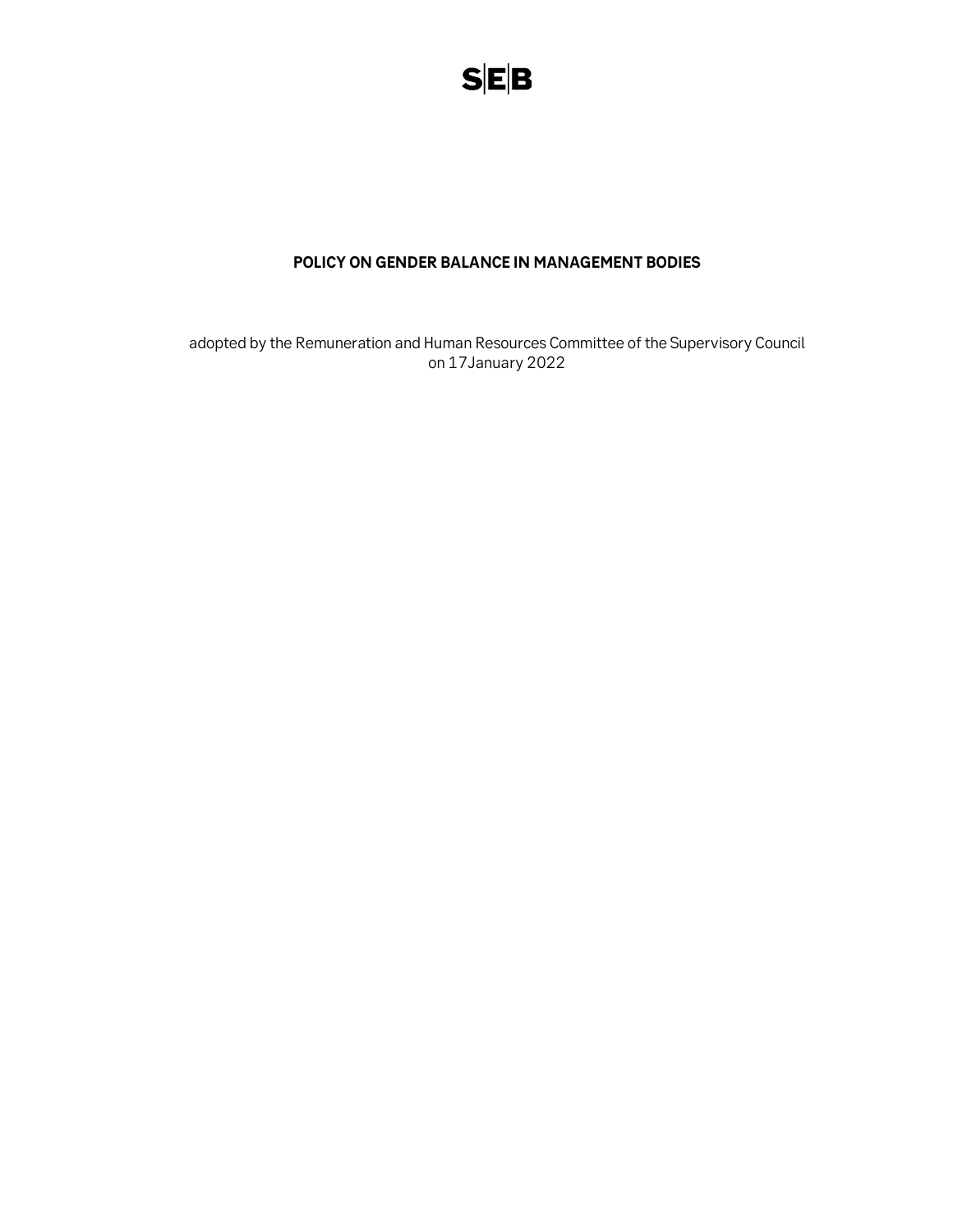### 1. TERMS AND ABBREVIATIONS

Such terms and abbreviations are used in this policy:

**1.1** Underrepresented gender – female or male members having minority in management bodies.

# 2. INTRODUCTION

- 2.1 The purpose of this Policy on gender balance in management bodies (hereinafter the "Policy") is to set the target for the representation of the underrepresented gender in Supervisory Council and Management Board (hereinafter the "Management Bodies") of each of AS SEB Pank (Estonia), AS SEB banka (Latvia) and AB SEB bankas (Lithuania) (individually referred to as the "Bank" or collectively as the "Banks"), as well as to define the measures and processes how these targets should be met.
- 2.2 This Policy has been prepared in accordance with the requirements set in Directive 2013/36/EU of the European Parliament and of the Council of 26 June 2013 on access to the activity of credit institutions and the prudential supervision of credit institutions and investment firms.
- **2.3** Increasing the representation of the underrepresented gender in Management Bodies is part of the Banks' long-term ambition i.e., equal, diverse, and balanced teams. We recognise and embrace the benefits of having diverse Management Bodies and we are convinced that different perspectives increase creativity and problem solving and contribute to sound risk management and good decision making. We aim to have Management Bodies that are balanced in terms of gender, age, competences, geographical provenance, educational and professional background. This Policy and other internal documents i.e. Inclusion and Diversity Policy and Policy on suitability, diversity and composition of the management bodies and other key function holders, stipulate the principle of equal opportunities for different genders when selecting members of Management Bodies.

# 3. TARGETS

**3.1** The Banks set the target to uphold minimum 30% balance of underrepresented gender.

## 4. MEASURES TO REACH THE TARGETS

- 4.1 The Remuneration and Human Resources Committee of the Supervisory Council (hereinafter referred as "RemCo") and HR / Head of Baltic HR will take into consideration the set target when selecting members of Management Bodies in line with internal policies i.e. Policy on suitability, diversity and composition of the management bodies and other key function holders, Instruction for the Remuneration and Human Resources Committee and Instruction on suitability assessment of members of the management body and key function holders. The criteria for underrepresented gender shall prevail if selected candidates for Management Bodies are equal.
- 4.2 Based on information provided by HR / Head of Baltic HR, the RemCo will assess annually whether any additional measures are necessary for achieving the set target.
- 4.3 HR / Head of Baltic HR may at any time propose additional measurable objectives for achieving set target that should be reviewed and decided on by RemCo.